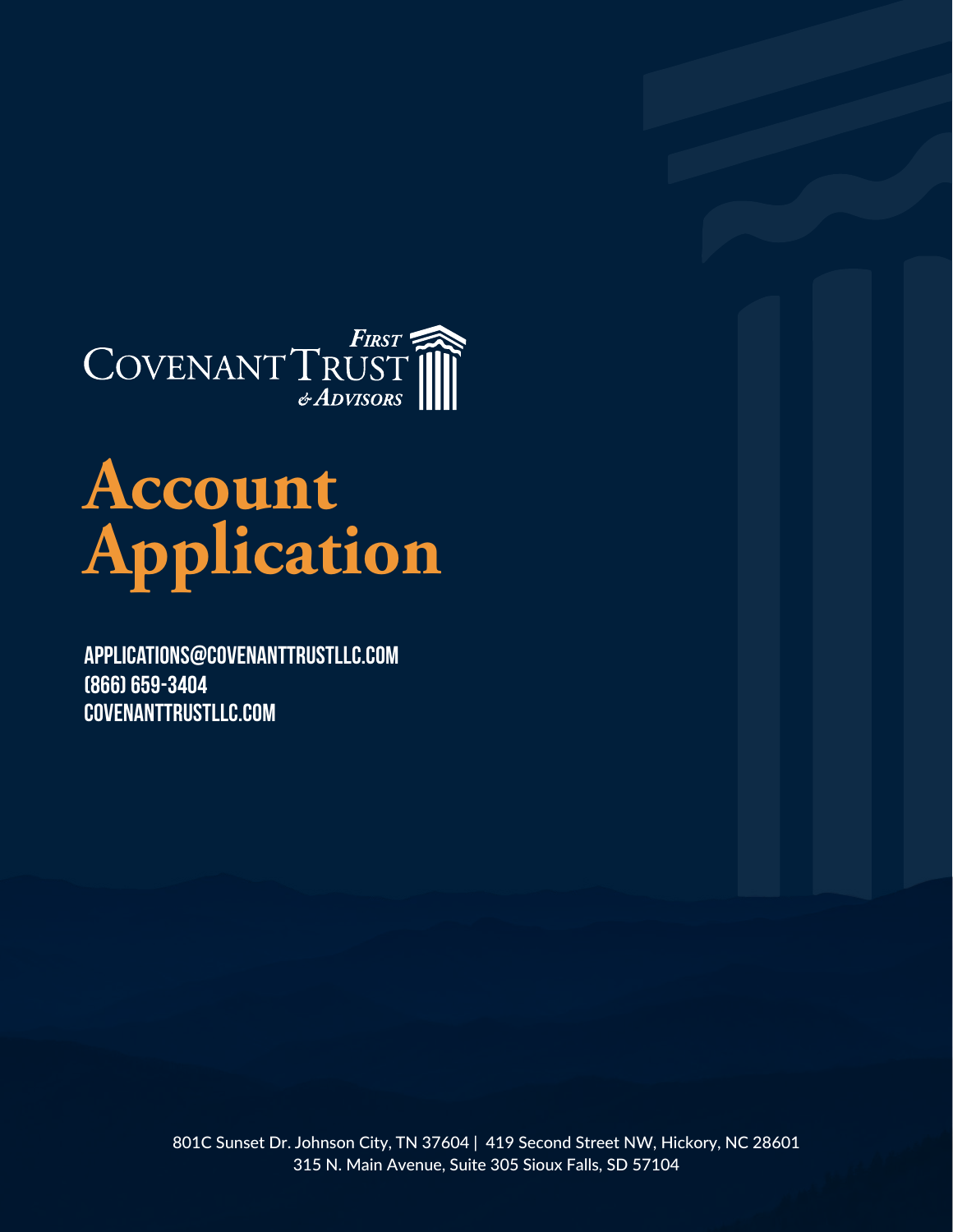# GENERAL INFORMATION

| What is the type of account?                                                                                  |      |      |                      |        |  |  |
|---------------------------------------------------------------------------------------------------------------|------|------|----------------------|--------|--|--|
| Estate Power of Attorney Life Insurance Trust Testamentary Trust                                              |      |      |                      |        |  |  |
| Revocable Living Trust   Administrative Trust (RLT Post-Mortem)    <br>Irrevocable Trust                      |      |      |                      |        |  |  |
| Charitable Trust Other (please specify):                                                                      |      |      |                      |        |  |  |
| <b>Please Provide:</b>                                                                                        |      |      |                      |        |  |  |
| A copy of the governing document(s).<br>Asset statement(s) if available.                                      |      |      |                      |        |  |  |
| If account is post-mortem, a copy of the death certificate.                                                   |      |      |                      |        |  |  |
| Has the governing account document already been executed?<br>Yes<br>N <sub>o</sub>                            |      |      |                      |        |  |  |
| What is the estimated account value? __                                                                       |      |      |                      |        |  |  |
| Yes<br>Is the trust or account already funded?<br>No                                                          |      |      |                      |        |  |  |
| If not, how soon do you expect the drafting process to be completed and the trust<br>or account to be funded? |      |      |                      |        |  |  |
| Is Covenant named as the fiduciary in the existing document?<br>N <sub>o</sub><br>Yes                         |      |      |                      |        |  |  |
| Professionals                                                                                                 | Name | Firm | <b>Email Address</b> | Phone* |  |  |
| <b>Attorney</b>                                                                                               |      |      |                      |        |  |  |
| <b>Financial Advisor</b>                                                                                      |      |      |                      |        |  |  |
| <b>Accountant</b>                                                                                             |      |      |                      |        |  |  |
| Co-Fiduciary (if any)                                                                                         |      |      |                      |        |  |  |
| Other                                                                                                         |      |      |                      |        |  |  |

*\* List a mobile phone if you would like to receive text message notifications during the account onboarding process.*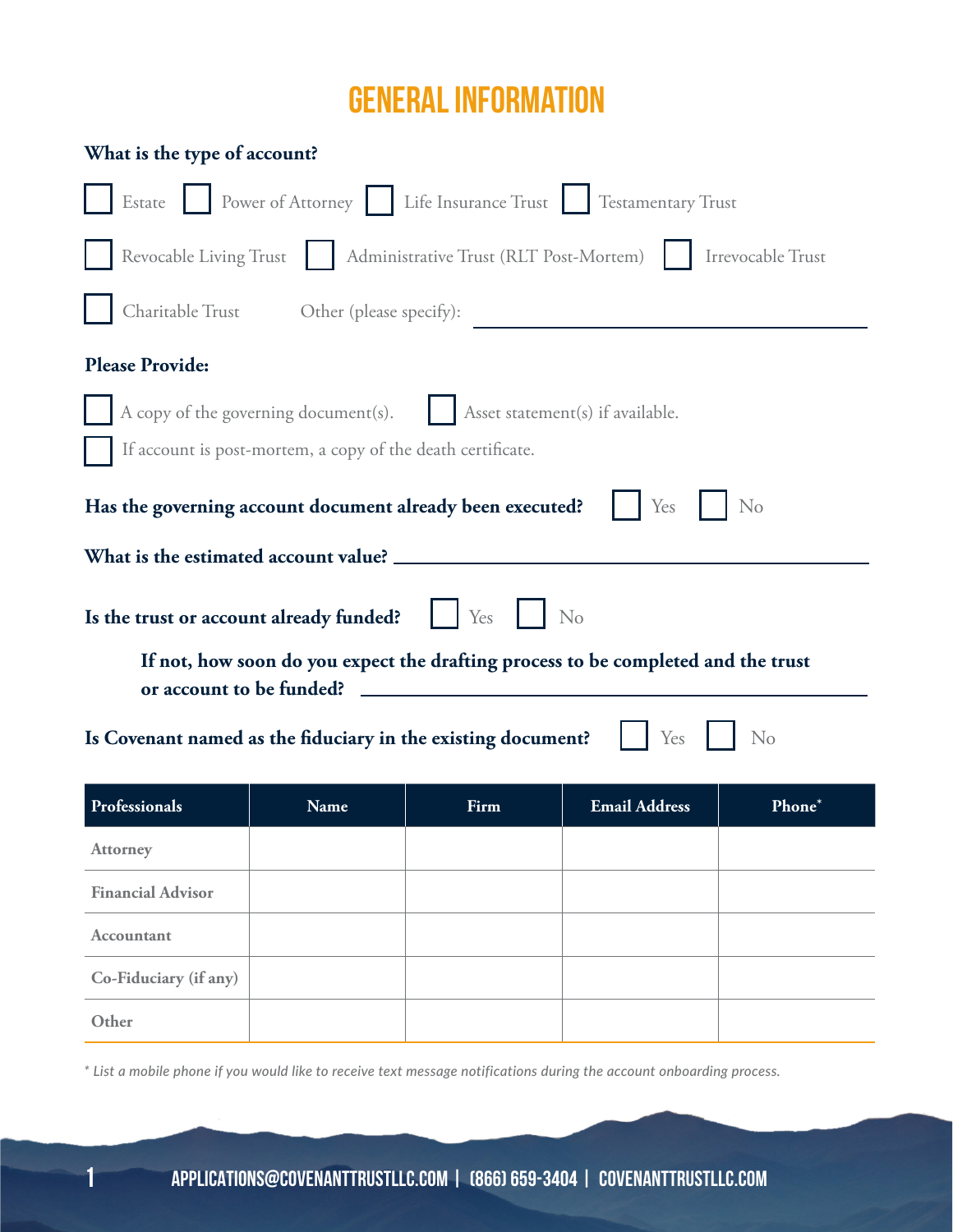# background & activity

**Please describe the background and/or narrative for the account, the family and the source of wealth for the assets in the account. Note any special needs beneficiaries and the nature of such special needs.** 

#### **Please list all grantors, beneficiaries and remainder beneficiaries.**

| Name | Email | Phone | Family Relationship   Relationship to the Trust |
|------|-------|-------|-------------------------------------------------|
|      |       |       |                                                 |
|      |       |       |                                                 |
|      |       |       |                                                 |
|      |       |       |                                                 |

**Please note any anticipated problematic beneficiaries or other issues known or reasonably anticipated (for example, drug addicted or spend-thrift beneficiaries, family disharmony, etc.).**

| What is the anticipated activity level in the account? $\Box$ Low $\Box$ Average $\Box$ Above Avg. $\Box$ High             |  |  |  |  |
|----------------------------------------------------------------------------------------------------------------------------|--|--|--|--|
| What is the anticipated value of annual distributions, as a percentage of the overall<br>account's value?                  |  |  |  |  |
| What is the anticipated lifespan of the account?<br>Less than 1 Year 1-2 Years 3-4 Years 5-10 Years 10+ Years Generational |  |  |  |  |
|                                                                                                                            |  |  |  |  |
| ŋ<br>APPLICATIONS@COVENANTTRUSTLLC.COM   (866) 659-3404   COVENANTTRUSTLLC.COM                                             |  |  |  |  |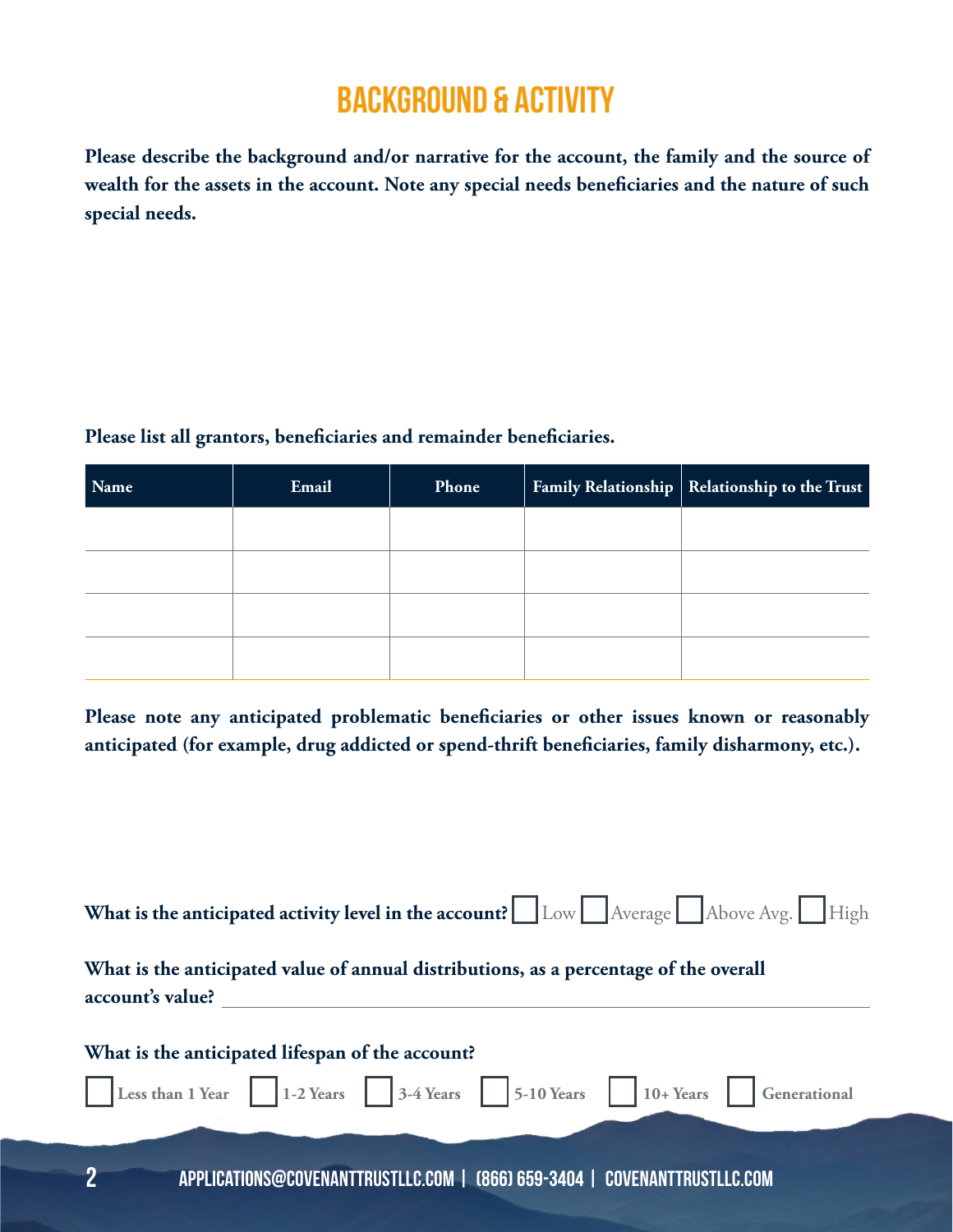## **ASSETS**

| Where are the "traditional" assets held?                                                                                                      |  |  |  |  |  |
|-----------------------------------------------------------------------------------------------------------------------------------------------|--|--|--|--|--|
| Name of Financial Institution(s)                                                                                                              |  |  |  |  |  |
| What firm is the Financial Advisor with and what custodian does he/she use?                                                                   |  |  |  |  |  |
| Where is the Financial Advisor located?                                                                                                       |  |  |  |  |  |
| Will the account own real estate or interests in a closely held entity?                                                                       |  |  |  |  |  |
| Closely Held Entity(ies)<br>Real Estate<br>Other<br>Neither                                                                                   |  |  |  |  |  |
| If account holds or will hold real estate please provide:                                                                                     |  |  |  |  |  |
| Appraisal Report, if any<br>Real Estate Deed<br>Photographs, if available                                                                     |  |  |  |  |  |
| If there is any real estate, are there any known or potential environmental issues on the<br>land (for example, previous use as gas station)? |  |  |  |  |  |
| <b>No</b><br>If yes, please explain:<br><b>Yes</b>                                                                                            |  |  |  |  |  |
| If account owns or will own interest in closely held entity, please provide (if applicable/available):                                        |  |  |  |  |  |
| Buy/Sell Agreement Recent Financial Statements (2-3 yrs if possible)<br><b>Operating Agreement</b>                                            |  |  |  |  |  |
| Recent Tax Returns (2-3 yrs if possible)<br>Valuation reports<br>Articles of Organization                                                     |  |  |  |  |  |
| Describe, and if possible, provide contact information for managers and/or co-owners of closely-<br>held entities:                            |  |  |  |  |  |

**Please identify any other non-traditional assets (for example, mineral rights, artwork, intellectual property, etc.):**

**Approximately what percentage of the account's assets are liquid/investable?**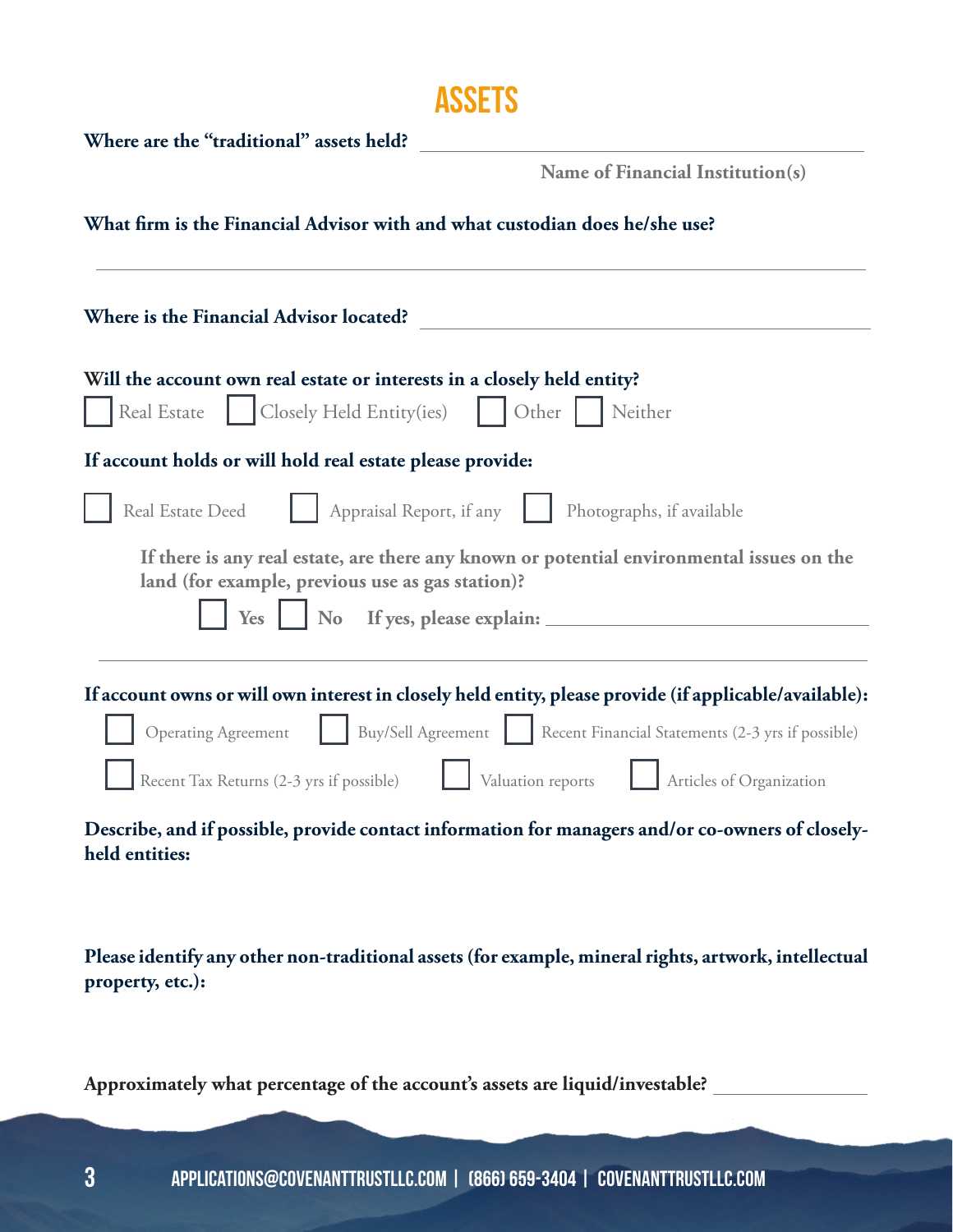## prior fiduciaries

#### **Is First Covenant taking over for another fiduciary?**

**Disregard where grantor previously served as trustee of his or her own RLT.**

| Yes<br>No                                                                                                                                                    |                                             |  |  |  |  |  |
|--------------------------------------------------------------------------------------------------------------------------------------------------------------|---------------------------------------------|--|--|--|--|--|
| If yes, please provide the below when available:                                                                                                             |                                             |  |  |  |  |  |
| Previous accountings or statements                                                                                                                           |                                             |  |  |  |  |  |
| Paperwork documenting the prior fiduciary's succession to trusteeship (for example,<br>resignation of earlier fiduciary or appointment by trustee appointer) |                                             |  |  |  |  |  |
| Recent tax returns (2-3 yrs if possible)                                                                                                                     |                                             |  |  |  |  |  |
| Current year transactions ledger (or checkbook register)                                                                                                     |                                             |  |  |  |  |  |
|                                                                                                                                                              | <b>Phone:</b>                               |  |  |  |  |  |
|                                                                                                                                                              | Email:<br><u>and the state of the state</u> |  |  |  |  |  |
|                                                                                                                                                              |                                             |  |  |  |  |  |
| <b>Completed By:</b>                                                                                                                                         | Date:                                       |  |  |  |  |  |